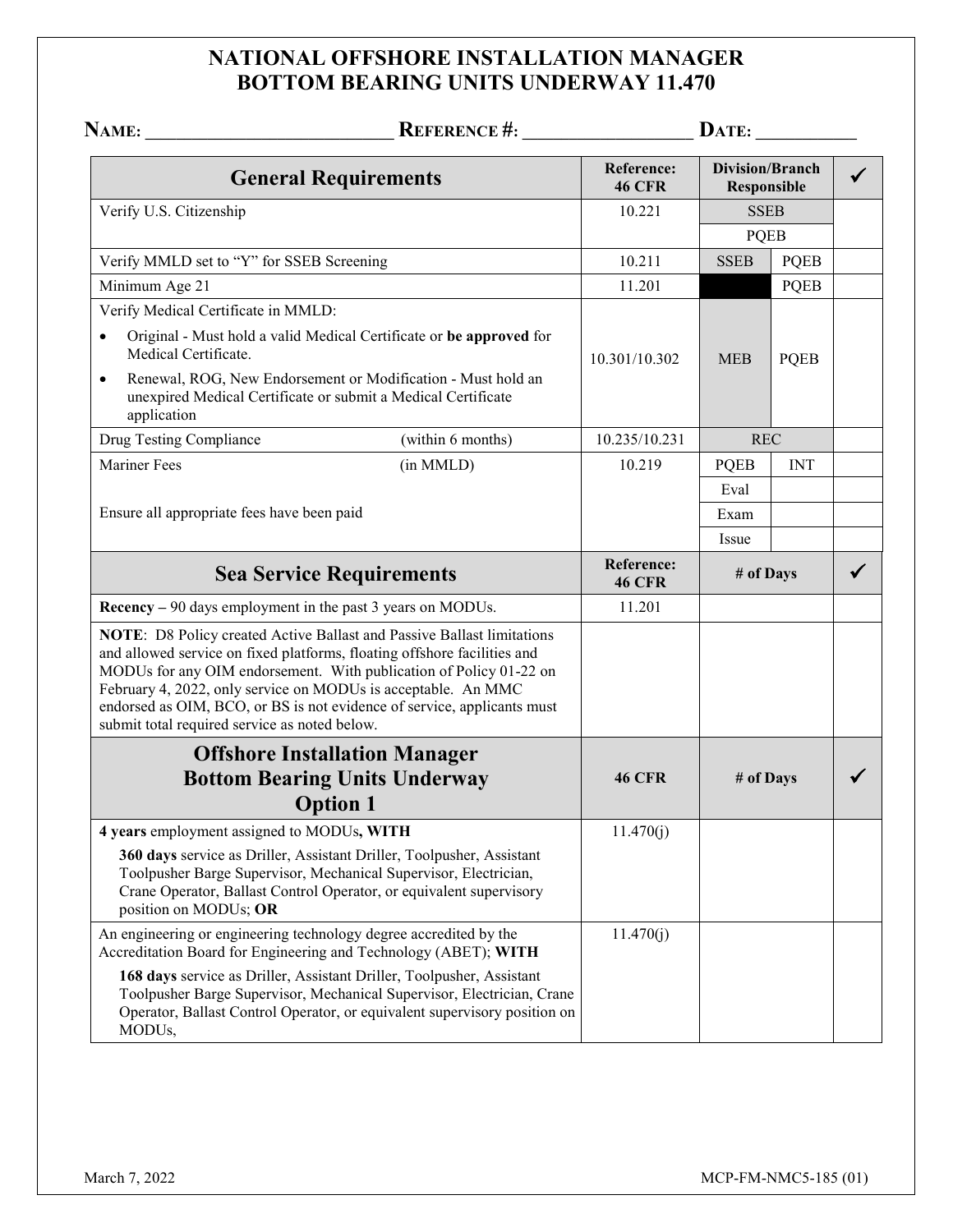| With either above service requirements, must also provide:                                                                                                                 |                      |                           |  |
|----------------------------------------------------------------------------------------------------------------------------------------------------------------------------|----------------------|---------------------------|--|
| 1. Provide a recommendation letter signed by a senior company official                                                                                                     |                      |                           |  |
| which:                                                                                                                                                                     |                      |                           |  |
| Provides a description of the applicants experience and<br>a.<br>qualifications,                                                                                           |                      |                           |  |
| Certifies that the individual has successfully directed, while under<br>b.<br>the supervision of an experienced rig mover, three rig moves of<br>bottom bearing units; and |                      |                           |  |
| Certifies that one of the rig moves was completed within 1 year<br>c.<br>preceding the date of application, OR                                                             |                      |                           |  |
| Provide a recommendation letter signed by a senior company official<br>1.<br>which:                                                                                        |                      |                           |  |
| Provides a description of the applicants experience and company<br>a.<br>qualifications program completed,                                                                 |                      |                           |  |
| Certifies the applicant has witnessed ten rig moves either as an<br>b.<br>observer in training or as a rig mover under supervision,                                        |                      |                           |  |
| Certifies that the individual has successfully directed, while under<br>c.<br>the supervision of an experienced rig mover, five rig moves of<br>bottom bearing units; and  |                      |                           |  |
| Certifies that one of the rig moves was completed within 1 years<br>d.<br>preceding the date of the application.                                                           |                      |                           |  |
| <b>Option 2</b>                                                                                                                                                            |                      |                           |  |
| Hold MMC as Unlimited Master or Chief Mate, AND                                                                                                                            | 11.470(k)            |                           |  |
| Provide a recommendation letter signed by a senior company official<br>1.<br>which:                                                                                        |                      |                           |  |
| Provides a description of the applicants experience and<br>a.<br>qualifications,                                                                                           |                      |                           |  |
| Certifies that the individual has successfully directed, while under<br>b.<br>the supervision of an experienced rig mover, three rig moves of<br>bottom bearing units; and |                      |                           |  |
| Certifies that one of the rig moves was completed within 1 year<br>c.<br>preceding the date of application.                                                                |                      |                           |  |
| <b>Approved Training</b><br>All Applicants unless previously met                                                                                                           |                      | <b>Date Completed</b>     |  |
| First Aid<br>(completed within 1 year)<br>(original only)                                                                                                                  | 11.205               |                           |  |
| <b>CPR</b><br>(must be valid)<br>(original only)                                                                                                                           |                      |                           |  |
| Survival Craft Training (PSC without limitation meets this)                                                                                                                | 11.470               |                           |  |
| Survival Suit Training (Valid PST of BT meets this)                                                                                                                        | 11.470               |                           |  |
| Approved Basic Fire Fighting Course within 5 years of application date<br>(unless previously met). Valid STCW BT is acceptable                                             | 11.201(h)            |                           |  |
| Advanced Fire Fighting Course within 5 years of application date (unless<br>previously met). Valid STCW Advanced Firefighting is acceptable.                               | 11.201(h)            |                           |  |
| <b>EXAMS</b><br>See Deck Exam Guide<br>No Exams ONLY For Unlimited Master Oceans or NC                                                                                     | Reference:<br>11.903 |                           |  |
| Exam Codes & Credential Testing Comments Entered in MMLD                                                                                                                   | 11.903               |                           |  |
| Completion of Coast Guard approved course                                                                                                                                  |                      |                           |  |
| Exam Scores Entered in MMLD                                                                                                                                                |                      | <b>PQEB</b><br><b>REC</b> |  |